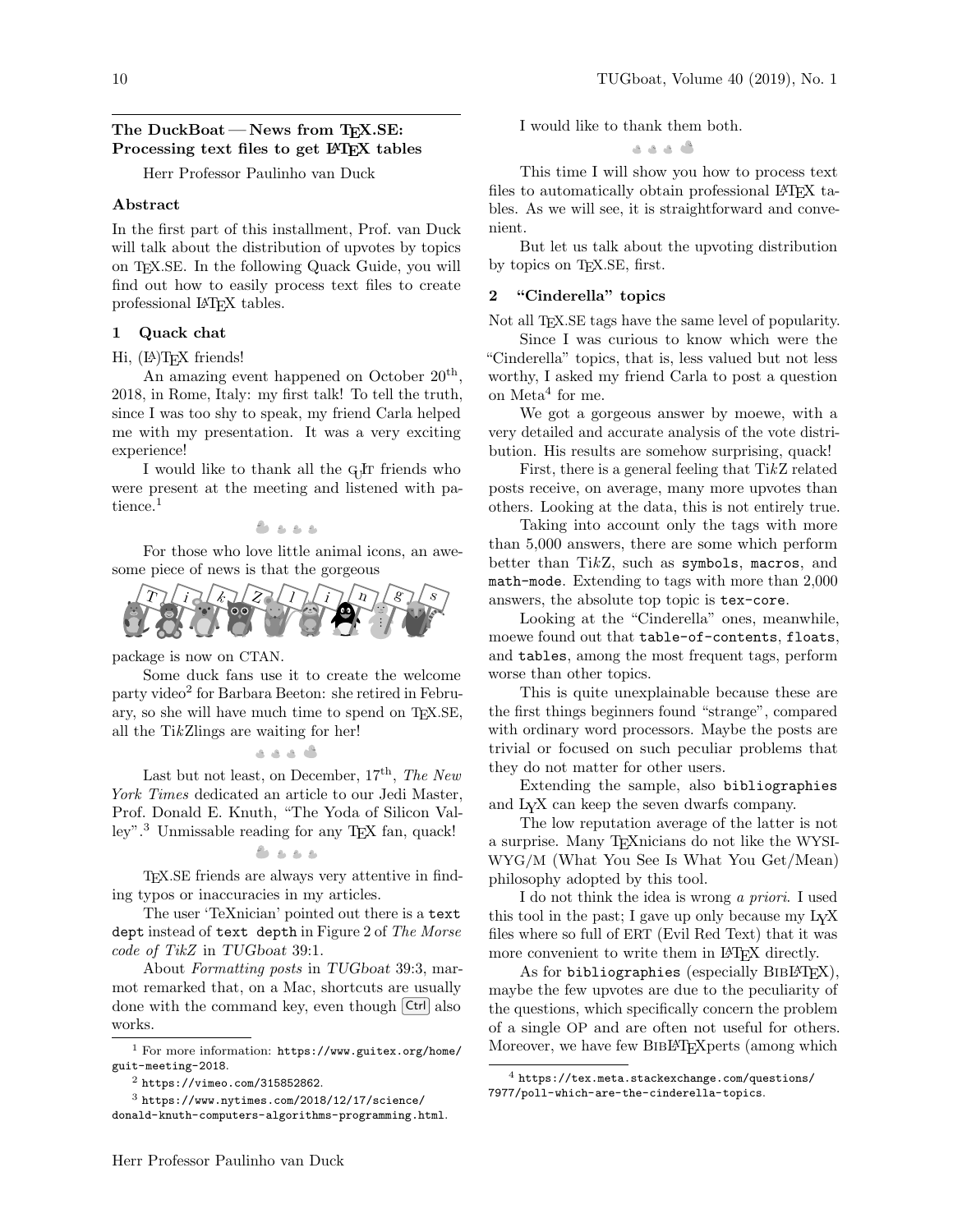moewe is undoubtedly the top one) who can fully understand and appreciate these answers.

 $2.222$ 

One of the "Cinderella" tags is csvsimple. It has only 2.8 votes per answer, on average, and more than 8% of answers with no votes at all. Since I think this package is useful and I would like to make it more popular, I have dedicated the current Quack Guide to it.

# 3 Quack Guide No. 4 How to easily process text files to get LATEX tables

We all know we can get beautiful tables with LAT<sub>EX</sub>, but typing them can be boring and error-prone.

We often have our data processed by another tool which yields a file in some text-based format (.csv, .dat, .tex or similar), and we only need to transform it into a IAT<sub>F</sub>X table.

There are some packages for this purpose, for example, pgfplotstable and datatool. I will show you csvsimple, which is the simplest one (that is the reason for its name, quack!) but sufficient for basic usage.

Suppose we have the CSV file test.csv, which contains the following data (any resemblance to real persons/ducks is purely coincidental):

test.csv

Name,Surname,Height,Gender Paulinho,van Duck,.4,M Paulette,de la Quack,.35,F Enrichetta,Pescatore,1.80, Henry,Gregory,,M

Pay attention to the missing data: the comma (or, in general, the separator) is needed, see, for example Enrichetta's "Gender" or Henry's "Height". With this simple code:

```
\documentclass{article}
\usepackage{csvsimple}
\usepackage{booktabs}
\begin{document}
\csvautobooktabular{test.csv}
\end{document}
```
we can already get a passable result, as shown in Table [1.](#page-1-0)

I used \csvautobooktabular because my table fits on one page; for multiple-page tables, there is \csvautobooklongtable.

<span id="page-1-0"></span>Table 1: Result of \csvautobooktabular applied to our comma-separated test file with header line.

| Name       | Surname     | Height        | Gender |
|------------|-------------|---------------|--------|
| Paulinho   | van Duck    | $\mathcal{A}$ | М      |
| Paulette   | de la Quack | .35           | F      |
| Enrichetta | Pescatore   | 1.80          |        |
| Henry      | Gregory     |               | М      |

As you may note, csvsimple does not itself load booktabs nor longtable; hence you have to load them separately.

The macros that do not need booktabs, that is \csvautotabular and \csvautolongtable, produce tables with vertical lines. However, since TFXnicians love vertical lines in tables as much as chairs covered with cactus, I recommend not using them, quack!

. . . .

Of course, we can improve our table.

For example, suppose we want to correctly align the numeric data and change their heading, adding the unit of measure, and also centering the "Gender" column and swapping it with column "Height".

All that can be done by putting a \csvreader within a tabular environment:

```
\documentclass{article}
\usepackage{csvsimple}
\usepackage{booktabs}
\usepackage{siunitx}
\usepackage{makecell}
\begin{document}
\begin{tabular}{
  lcS[table-format=1.2,round-mode=places]}
  \toprule
  Person/Duck & Gender &
    {\makecell{Height\\ (\si{\metre})}}\\
  \midrule
  \csvreader[head to column names,
    late after line=\\]{test.csv}{}%
    {\Name\ \Surname & \Gender & \Height}
  \bottomrule
\end{tabular}
\end{document}
```
or, directly, with the appropriate options in the \csvreader command (in the following I will show only the \csvreader commands; the rest of the code is the same as before):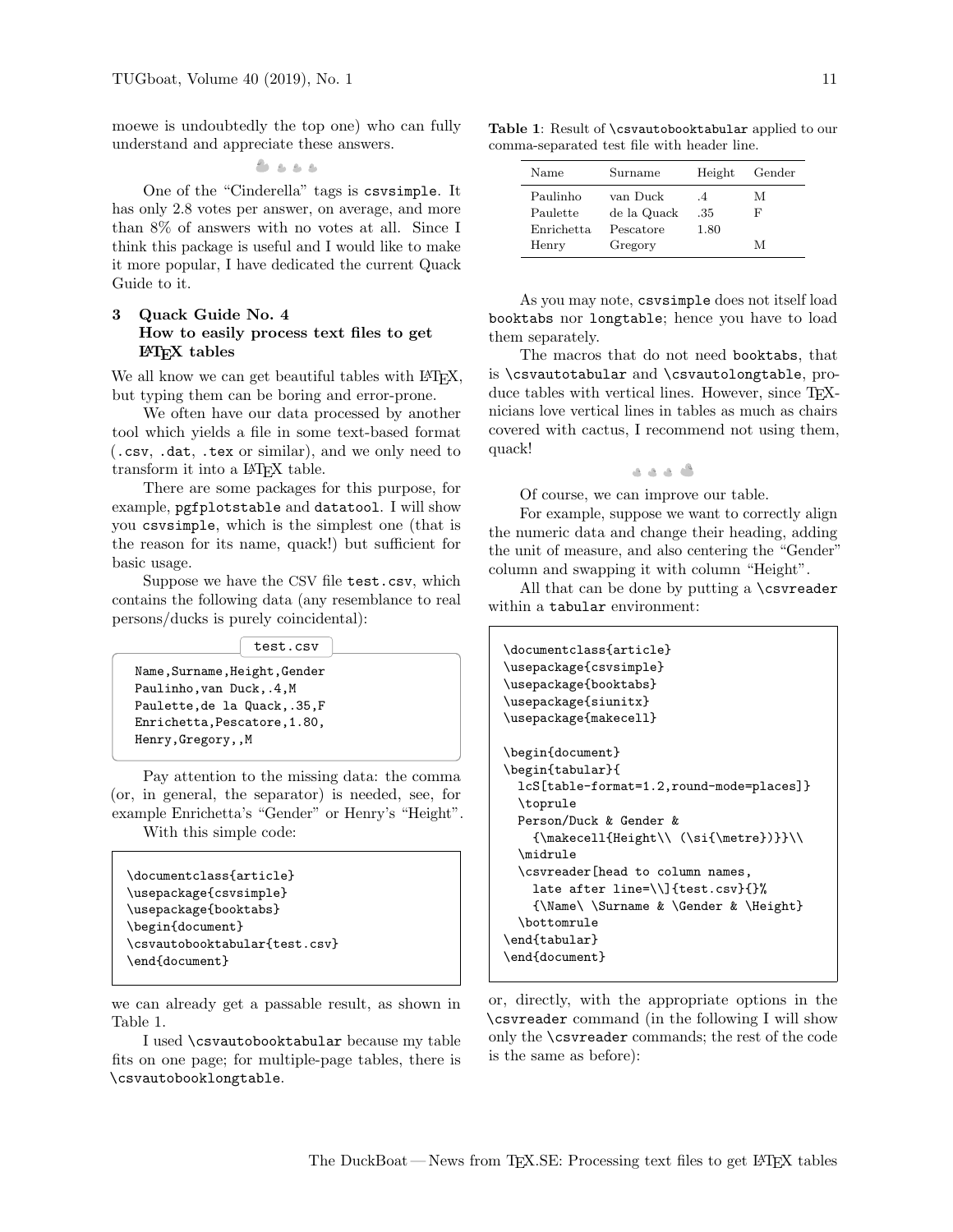<span id="page-2-0"></span>Table 2: A table created with \csvreader applied to our comma-separated test file with header line.

| Person/Duck          | Gender | Height<br>(m) |
|----------------------|--------|---------------|
| Paulinho van Duck    | М      | 0.40          |
| Paulette de la Quack | F      | 0.35          |
| Enrichetta Pescatore |        | 1.80          |
| Henry Gregory        | M      |               |

```
\csvreader[
 tabular={
   lcS[table-format=1.2,round-mode=places]},
 table head={\toprule
   Person/Duck & Gender &
      {\mathsf{H\eq}(\mathcal{N})}}\\midrule},
 head to column names,
 late after last line=\\\bottomrule,
 ]{test.csv}{}%
 {\Name\ \Surname & \Gender & \Height}
```
Please note that I have also created a unique column with name and surname, simply by using: \Name\ \Surname

The output of the two previous examples is the same, shown in Table [2.](#page-2-0)

The general syntax of the command is \csvreader[ $\langle options \rangle$ ]{ $\langle file \ name \rangle$ }%

 $\{\langle assignments\rangle\}\{\langle command list\rangle\}$ where  $\langle$  file name $\rangle$  is the name of your text file and  $\langle command \; list \rangle$  is executed for every line.

The  $\langle options \rangle$  can provide instructions for the table formatting, as follows.

With tabular= $\langle table \; format \rangle$  you can specify the column types you prefer.

In table head= $\langle code \rangle$  you can insert the code for the table headings.

late after line= $\langle code \rangle$  is the code to be exe-cuted after processing a line of the input file;<sup>[5](#page-2-1)</sup> if the option tabular is present, it is set to  $\setminus \setminus$  automatically. Analogously, late after last line= $\langle code \rangle$ is executed after processing the last line of the file.

When head to column names=true|false is set to true (the default), the entries of the header line of the input file are used automatically as macro names for the columns.

This option cannot be used if the header entries contains spaces, numbers or special characters, because only letters can be used in LATEX macro names. If this is the case, you can set head to column

names=false and reference the columns with the csvreader macros: \csvcoli (coli means the first column; roman numerals are used since arabic numerals cannot appear in LATEX commands), \csvcolii, \csvcoliii, and so on:

```
\csvreader[
 tabular={
   lcS[table-format=1.2,round-mode=places]},
 table head={\toprule
   Person/Duck & Gender &
     {\mathsf{Height}\ \ (\sif{\metric}\ )}\midrule},
 head to column names=false,
 late after last line=\\\bottomrule,
 ]{test.csv}{}%
 {\csvcoli\ \csvcolii & \csvcoliv &
   \csvcoliii}
```
Alternatively, you can take advantage of the  $\langle assignments \rangle$  parameter, giving a customized macro name to the column entry, with  $\langle name \rangle = \langle macro \rangle$ , where  $\langle name \rangle$  is the arabic number of the column (or the entry from the header, if you want to use another macro to identify the column):

```
\csvreader[
 tabular={
    lcS[table-format=1.2,round-mode=places]},
 table head={\toprule
   Person/Duck & Gender &
      {\makecell{Height\\ (\si{\metre})}}\\
    \midrule},
 head to column names=false,
 late after last line=\\\bottomrule,
 ]{test.csv}{Name=\myn, 2=\mys, 3=\myh,
    4=\myg}%
 {\myn\ \mys & \myg & \myh}
```
It may be that your text file has no header line giving the field names at all. In this case, we can use head=false or its abbreviation no head (this option cannot be used with \csvautotabular or similar automated commands).

Let us see an example processing a second text file which has no header line and semicolons instead of commas as separators:

testnohead.csv

van Duck, Paulinho;.4;M de la Quack, Paulette;.35;F Pescatore, Enrichetta;1.80; Gregory, Henry;;M

<span id="page-2-1"></span><sup>5</sup> To tell the truth, it is a bit more complicated than this, but for our purpose, we do not need to be fussy.